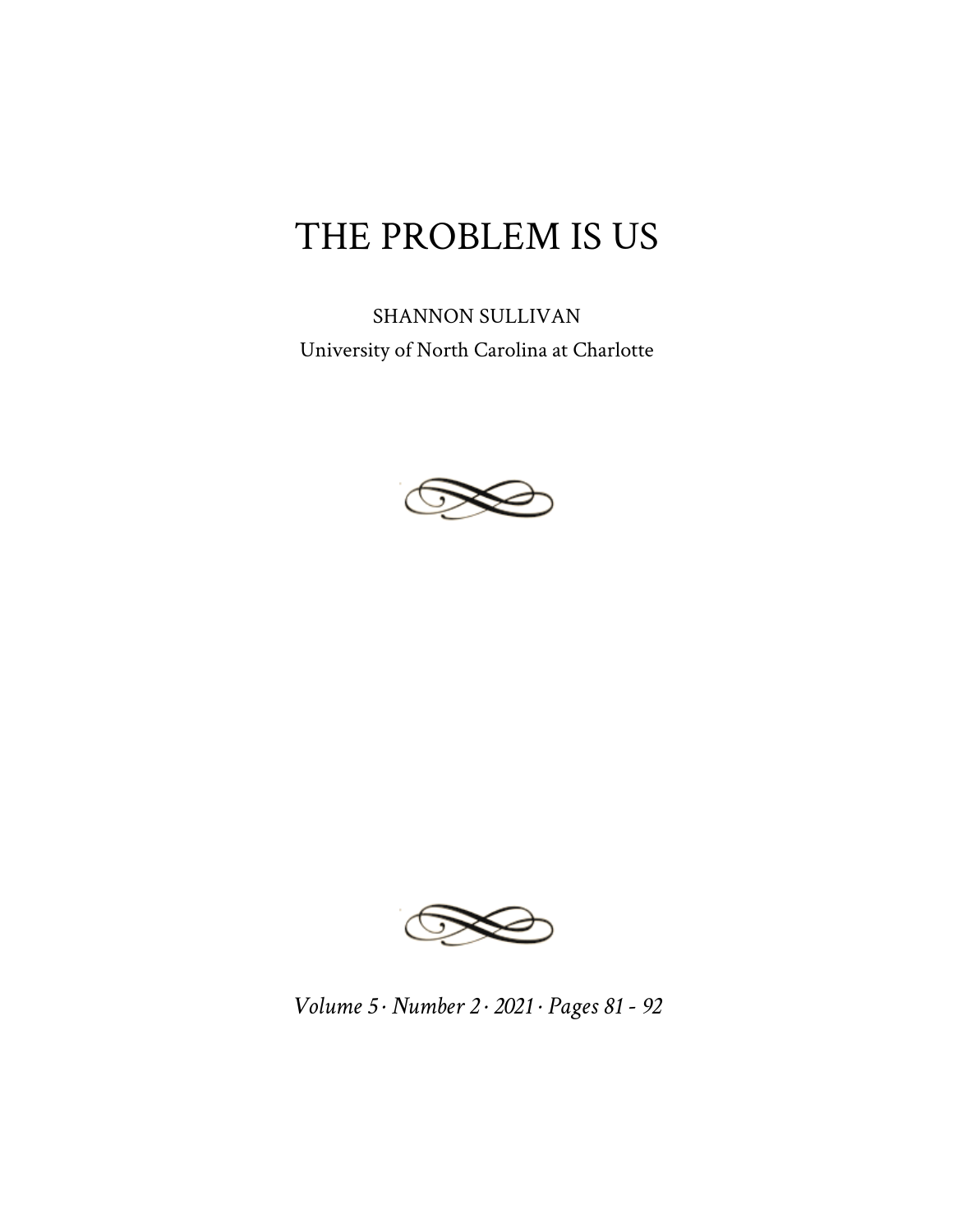'm increasingly convinced that the crisis in liberal democracy in countries such as the United States and the United Kingdom is fueled substantially by the people who are worried about the crisis in liberal democracy. That likely is you and me, dear reader, and other folks like us. This isn't self-flagellation or self-hatred. It is an honest, level-headed description of the facts. The "us" is the so-called elite, educated, technocratic class that has financially and psychologically benefited from globalization. "We" also are predominantly white, an issue to which I will return. My point is not that there isn't a genuine crisis. There is, and it is alarming. It is a crisis that increasingly is pushing many nations closer to authoritarianism, and this includes nations that have significant democratic pasts, structures, and commitments. To a great extent, however, the crisis is the fruit of our own labor, we who say we want to sustain liberal democratic structures and commitments and thus are distressed about liberal democracy's decline. As much as we wish that it were, the crisis is not something alien to our inclinations and desires foisted upon us by I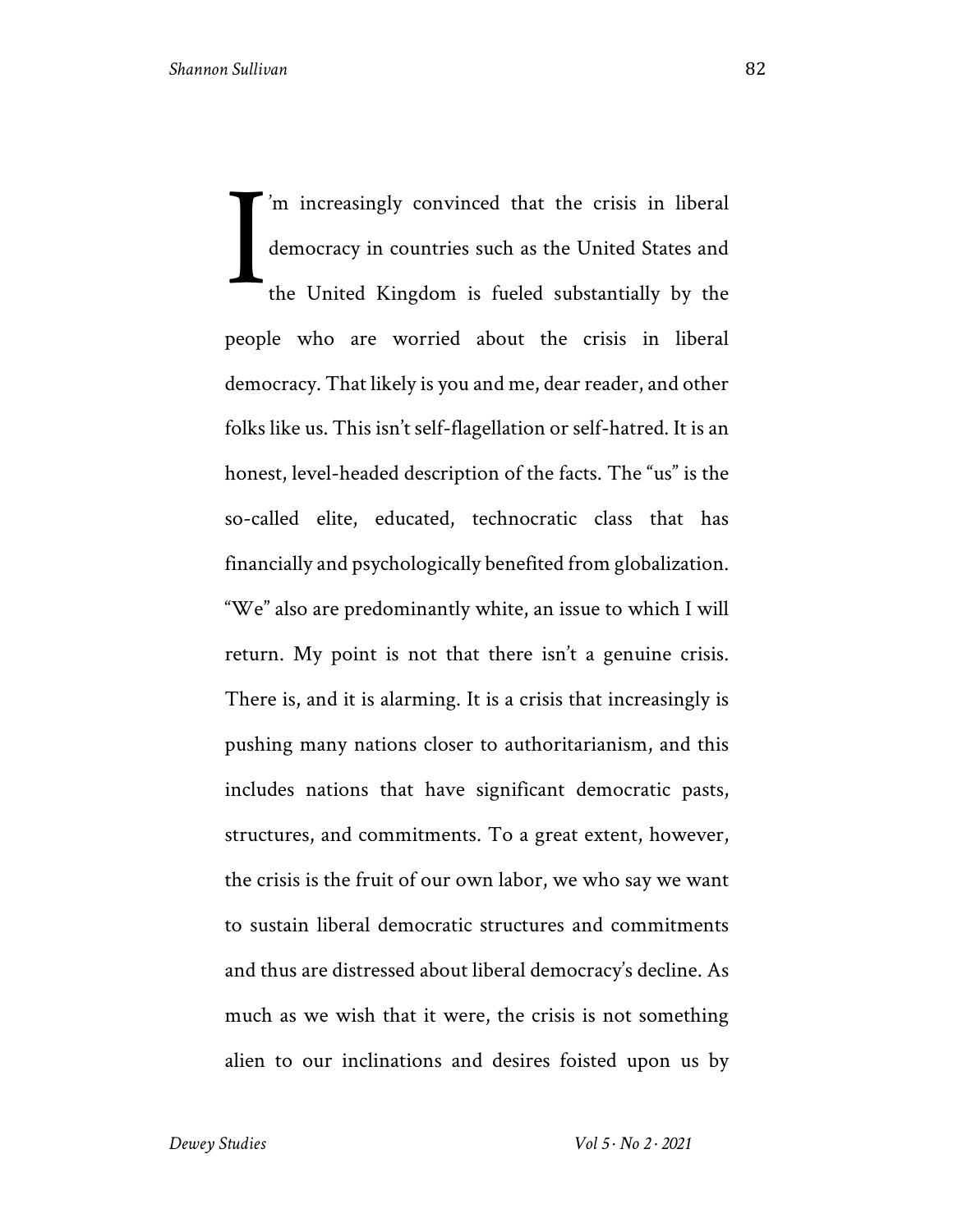democracy's tyrannical foes. To a large degree, the problem is us.

It is not new news that globalization has exacerbated inequalities in wealth—for example, it has greatly increased the value of 401k, 403b, and other stock-based retirement funds even for those of us who do not consider ourselves the financial upper crust of society. (That is likely you and me again, dear reader.)

But what we often do not focus on enough is the psychological benefit that globalization also has provided. That benefit is provided by an uplift in social status for some people, who are seen as successful in today's world, in contrast to other people, who are seen as failures. By psychological, I do not necessarily mean a consciously felt or endorsed benefit. In fact, I think that the psychological benefits of globalization often are experienced unconsciously, or at least subconsciously. The benefit in question here is much like what W.E.B. DuBois (1962) described in 1935 when he analyzed the psychological and public wages of whiteness. These are "wages" paid in the form of social respect and esteem in place of better monetary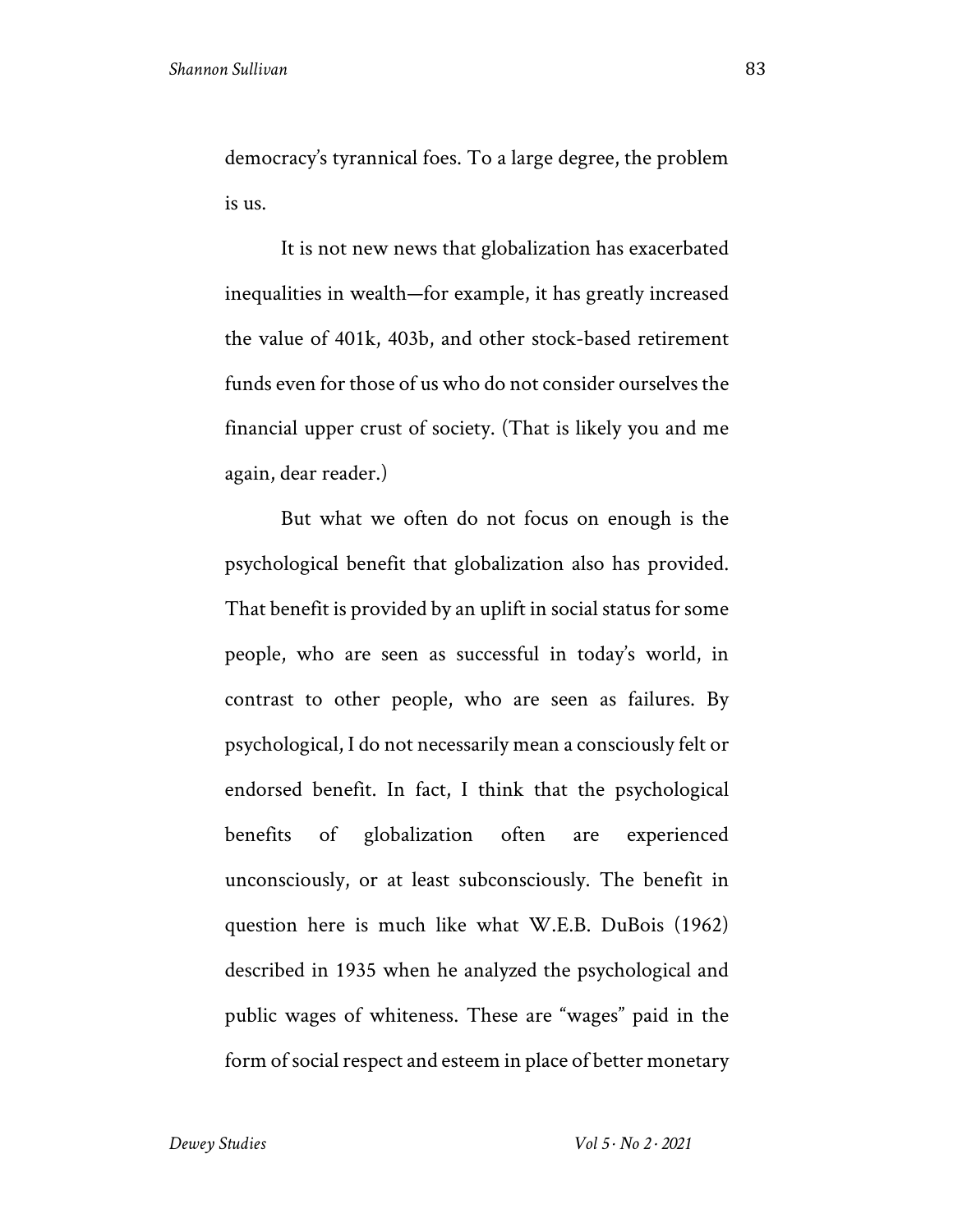wages and economic opportunities. It turns out that having less money is worth it if (and perhaps only if) one is treated by others with dignity and respect. Of course, having both money and respect would be ideal, but the trade-off is worth it if the ideal is unachievable. What is key to these psychological wages is that they are paid publicly. This means that everyone sees the societal respect being paid to some people, for example, through cultural customs, societal rituals, and even formal laws that accord dignity and access to public goods to them and not to others. This process establishes what Michael Sandel (2020: 191) has called a "hierarchy of esteem." In that hierarchy, everyone acknowledges and observes, via their behaviors and actions, where their—*and* other, "lower" people's—places are on the societal ladder of respect.

Globalization puts the class of educated, technocratic, cognitively elite people at the top of the hierarchy of esteem. (It also tends to put them at the top of the hierarchy of financial renumeration, but again the ladder is not identical to levels of wealth—witness the situation of academics.) At the risk of sounding tautological, let me point out that this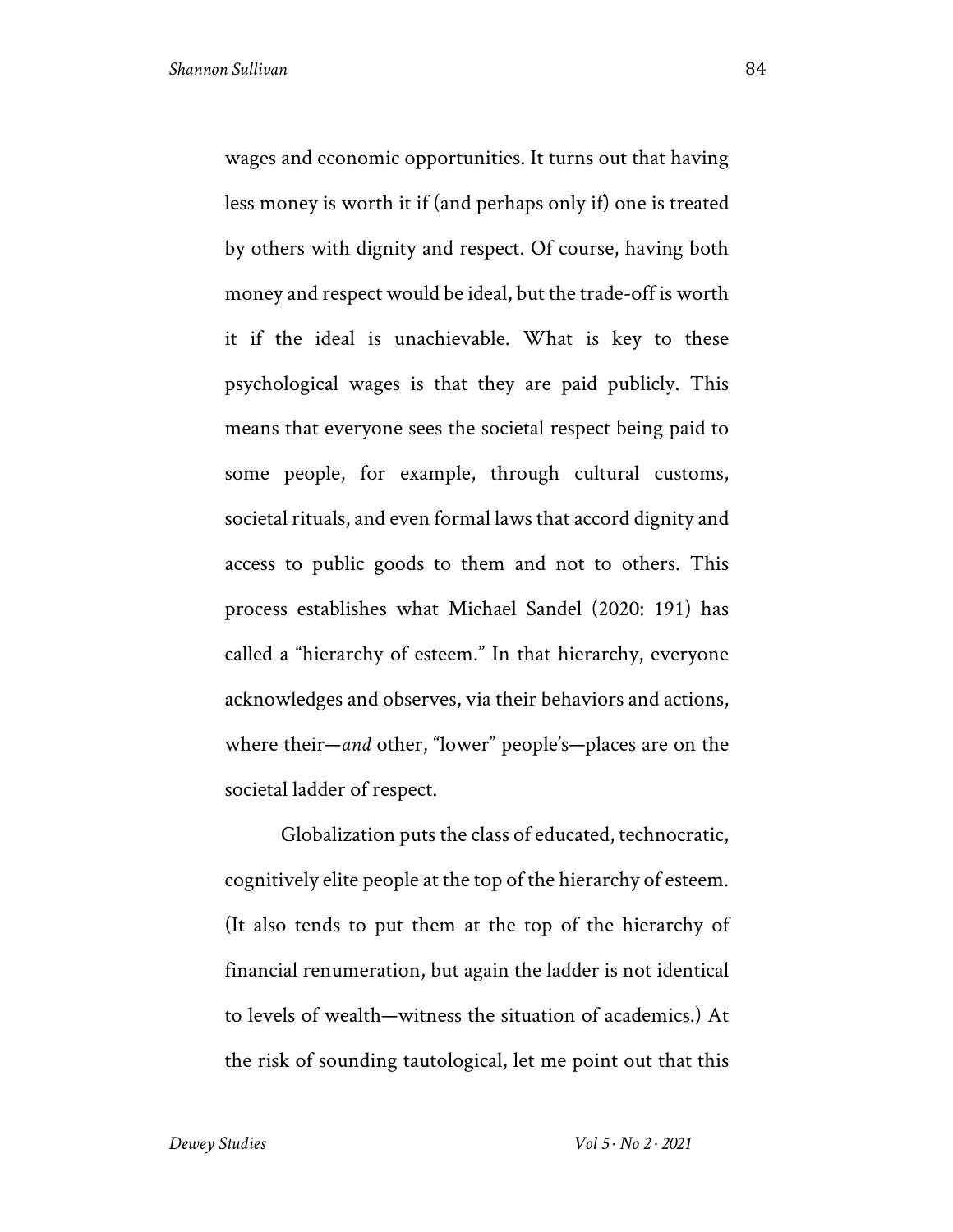effect of globalization is worldwide. It has taken and continues to take place in many different nations, not just relatively wealthy ones. The class of top people has been labeled the Anywheres: comfortable with high levels of social change and who "generally favour openness and individual autonomy and have identifies based on educational and career achievements" (Goodhart 2017: vii). They have portable identities and thus are geographically mobile, going where their careers and laptops take them and enjoying global vacation travel to boot. In contrast, those at the bottom of the twenty-first century ladder of social esteem are the Somewheres: less educated and less comfortable with rapid social change and who are "more rooted, people who usually favour stability and familiarity and have identities based on group and place" (vii). Because of their livelihoods and their community and family connections, their identities are not highly portable, and they generally do not value or experience geographical and vocational mobility the way or to the degree that Anywheres do.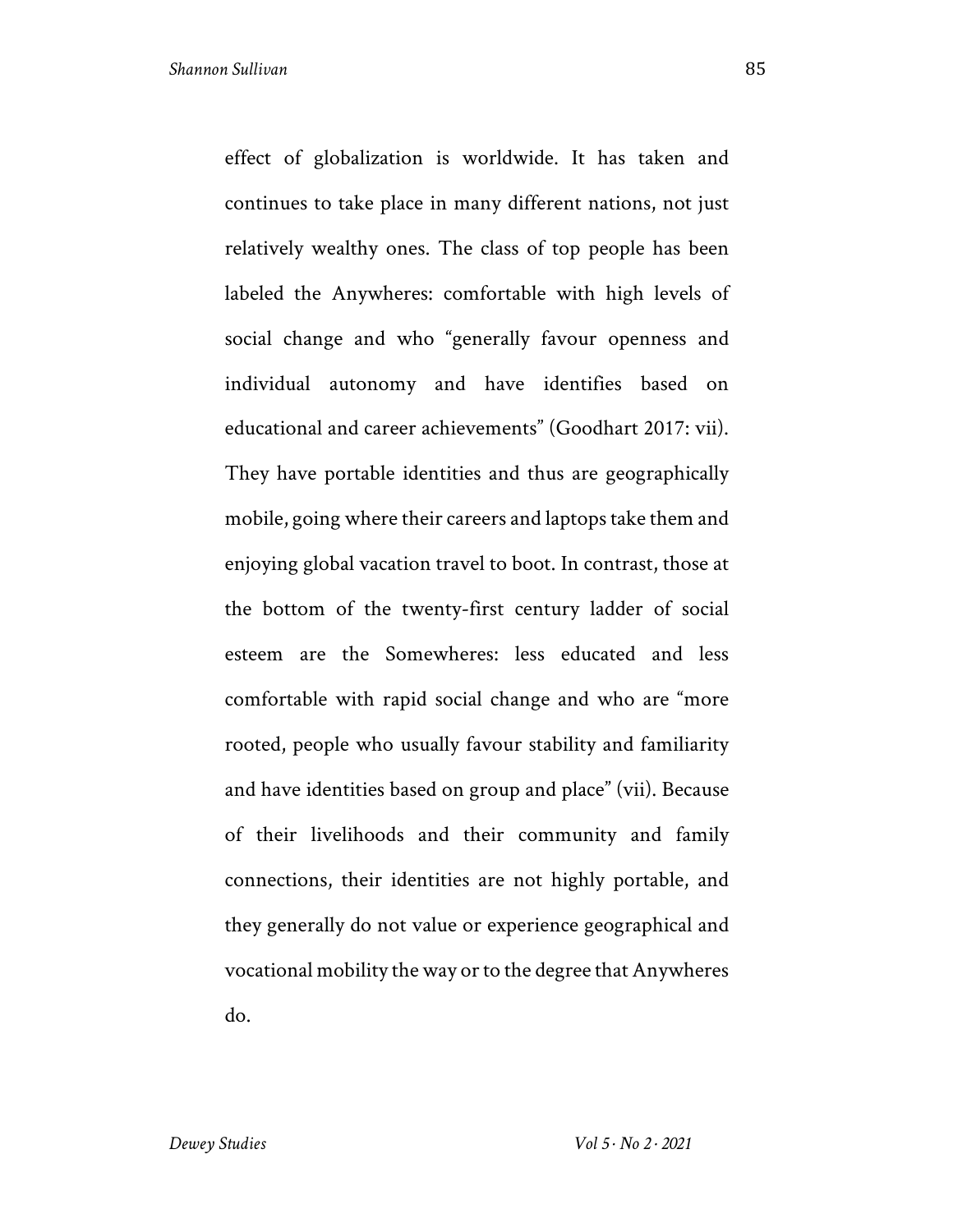The Anywhere world is significantly supported by belief in meritocracy. Because everyone in a meritocratic society supposedly achieves their place on the ladder through individual merit  $($ = intellect plus hard work), everyone is seen as deserving the psychological wages that they receive—or, alternatively, as deserving their lack of wages (Sandel 2020). Anywheres are perceived as meritorious winners who are granted respect because of their success in a globalized world, while Somewheres are perceived as worthless losers who can be dismissed because of their inability to succeed. Each group gets what they legitimately are worth, and each can be praised or blamed for what they got since their own merit determined it.

The contemporary crisis in liberal democracy can be understood as an attempt to blow up the hierarchy of esteem by those who are at its bottom. Likewise, the handwringing about the crisis on the part of those at the top can appear as merely one more way to dump on those at the bottom—and, in that way, keep the hierarchy in place. From that perspective, it is no wonder that a significant section of the population in the United States and the United Kingdom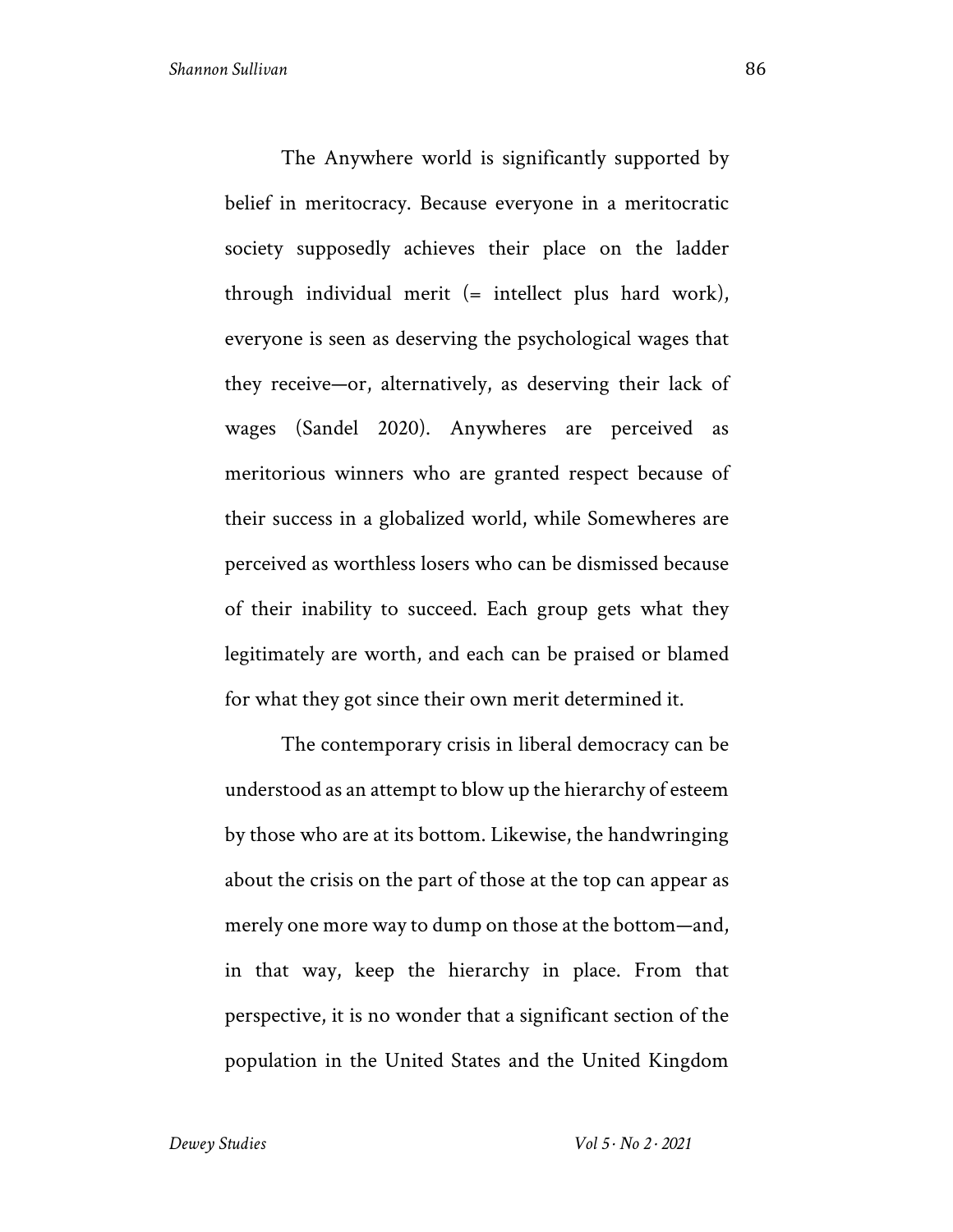would be happy to see a change to, if not the end of liberal democracy. And given the uneven but worldwide effects of globalization, both meritocratic hierarchies of esteem and angry desires to destroy them are not limited to those two countries. Certainly, for example, they can be seen in France—witness the political strength of Marine Le Pen and the National Rally (formerly the National Front)—and other examples of "illiberal democracy" in Central Europe, such as Turkey, easily can be found. In South Asia, Sri Lanka recently has joined India and Bangladesh as so-called illiberal democracies, with popular support for democratically elected authoritarian strongmen. However widespread, any genuine solution to the crisis in liberal democracy must involve dismantling, or at least minimizing the hierarchy of esteem, and that will require that "we" respect, listen to, and work with those who currently are at its bottom to tackle a nation's problems.

And yet, the solution is not that simple. (As if what is outlined above would be simple or easy, which is not the case.) The solution also will vary somewhat from one liberal democratic nation to another given different nations' racial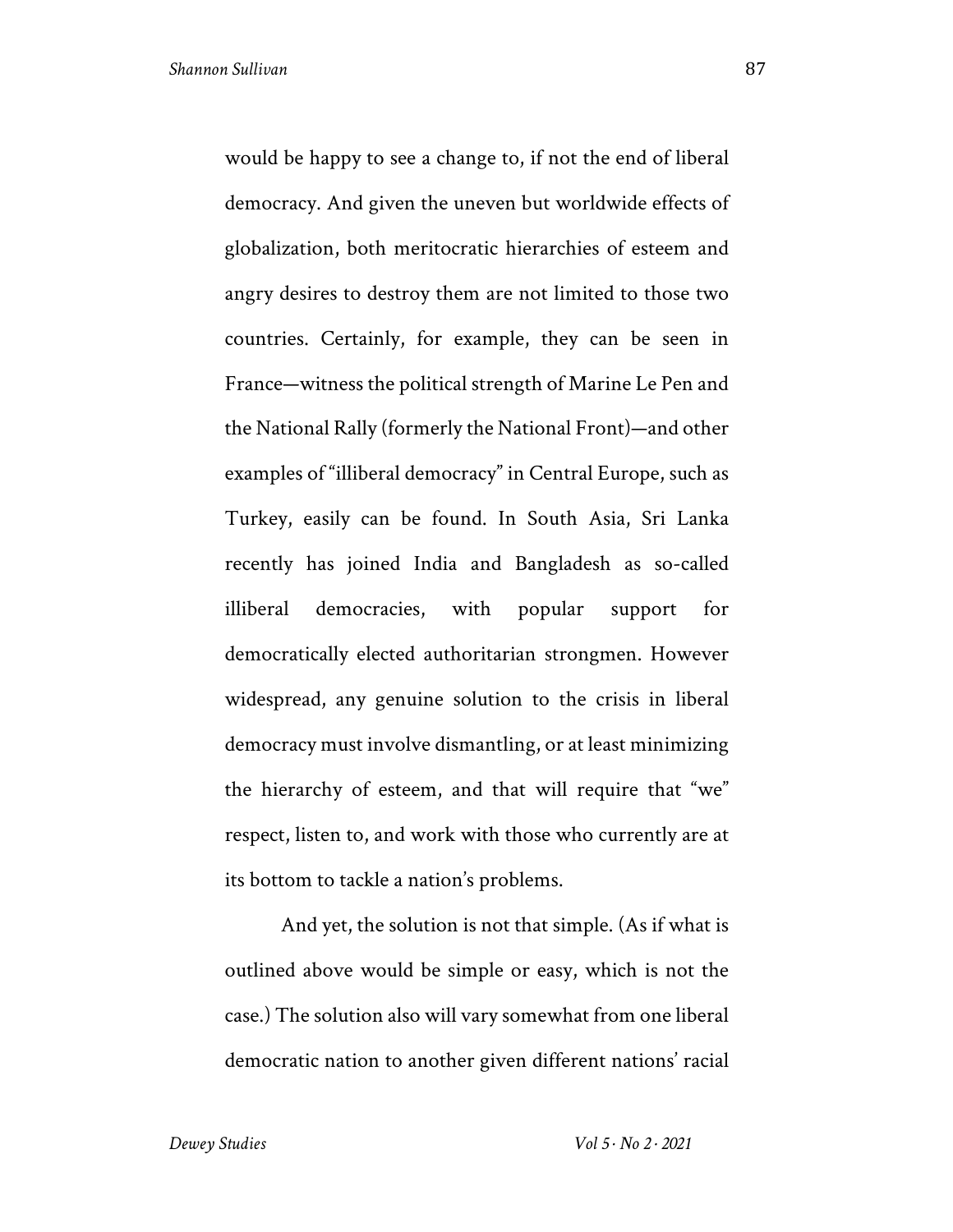and colonial histories. In the United States, for example, the group at the bottom of the hierarchy that tends to be angry about the reduction of its public, psychological wages is predominantly white. So too is the group at the top of the hierarchy that has benefited from globalization. The antagonism between Somewheres and Anywheres being played out today is primarily an intra-white fight, a fact that needs more examination than it often receives. Their current fight is an extension of the intra-white struggle that took place in the late nineteenth to mid-twentieth century, which the wages of whiteness largely ended. The stability of liberal democracy, at least in the United States, has depended heavily on those wages. This is so even if that dependence

often went unacknowledged by the defenders of liberal democracy—and perhaps it had to go unacknowledged if liberal democracy was to remain a shiny ideal.

In the last few decades, however, the (white) people at the top of the hierarchy stopped fully paying those wages to the (white) people at the bottom. In that respect, a deal was broken and the people at the bottom were wronged. But this wrong must be put into context: the deal was rigged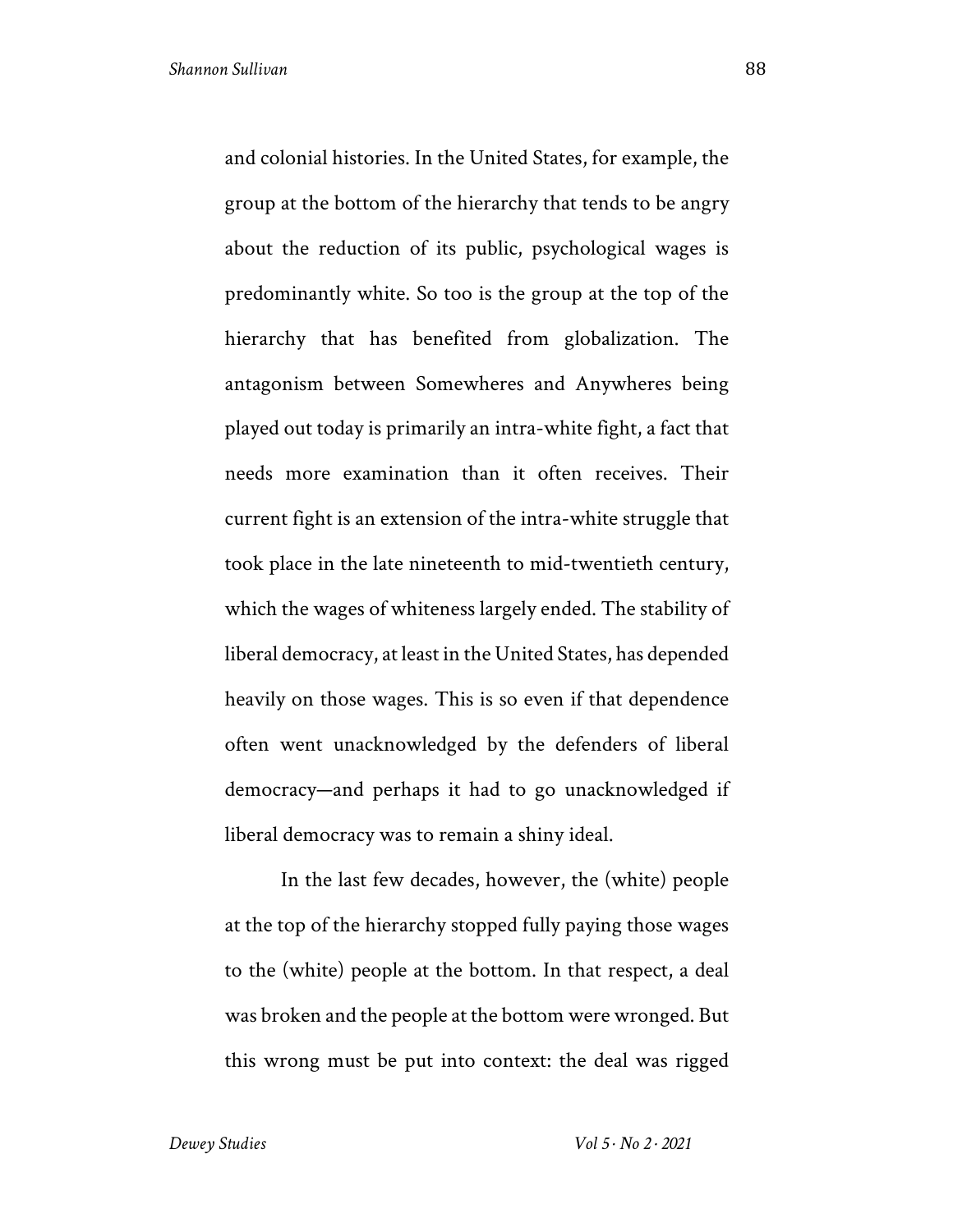from the get-go. It was never fair even when it was honored. This is because it never involved respect and esteem (or high monetary wages) for Black, Indigenous, and other people of color, even from the white people at the top of the ladder. Although they tend to voice support for issues of diversity, their words generally have not been matched with actions that would address land ownership, inequalities of wealth and health, and other forms of racial and decolonial injustice. The good white people at the top of the hierarchy are more interested in using the idea of anti-racism as a way of securing their social standing and moral bona fides (Sullivan 2014). As a result, the topic of racial and decolonial justice generally has come to be seen, especially by Somewheres, as a partisan issue designed to maintain the dominance of the Anywheres. Extending educational opportunities and other aspects of meritocracy to nonwhite people (and women of all races) who historically have been excluded appears like a trick for securing meritocracy, which continues to disadvantage Somewheres. From this perspective, fighting for racial and decolonial justice is not fighting for Black, Indigenous, and other people of color. It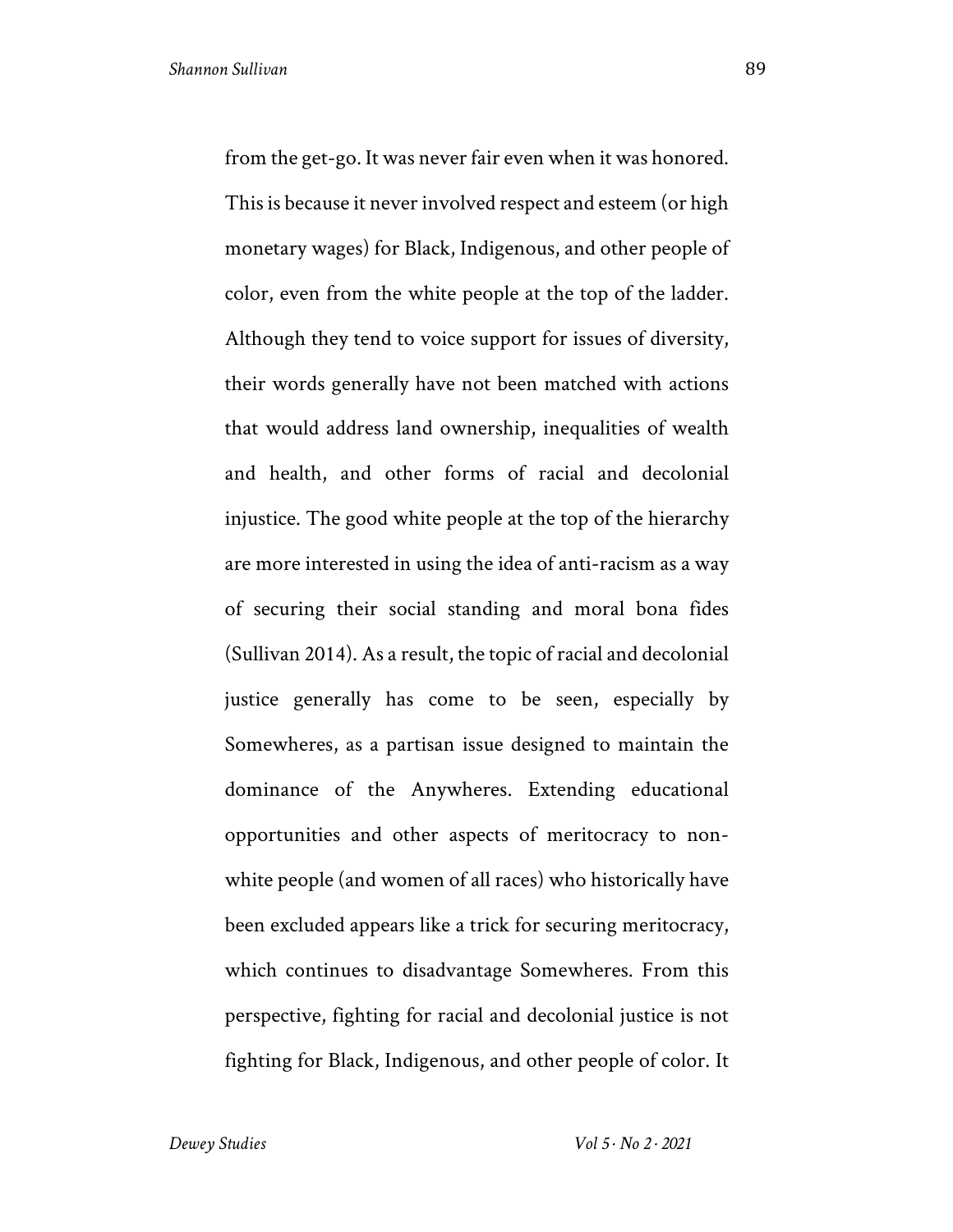is fighting for (white/light skinned) Anywheres. On top of that, the fight is disguised with fancy words like "justice" that can be used as weapons against Somewheres, sneering at them for supposedly being backwards, racist, and so on. If this is the game, why would Somewheres want to get on board with social justice?

The United States and other liberal democracies are in big trouble if they cannot move toward genuine racial and decolonial justice. They also are in big trouble if they cannot stop dumping on the Somewheres who have not benefitted from the globalization with which liberal democracy currently is aligned. Making any one of these two changes would be monumental. Asking for both is asking a lot. For example, one way to stop dumping on the Somewheres would be to direct more public funding and financial support to technical education, trade schools, and apprenticeships, rather than to university education (Sandel 2020). To work toward genuine racial and decolonial justice, however, such a shift in funding must not become a renewal of the wages of whiteness for white workers at the expense of, e.g., reparations for Black, Indigenous, and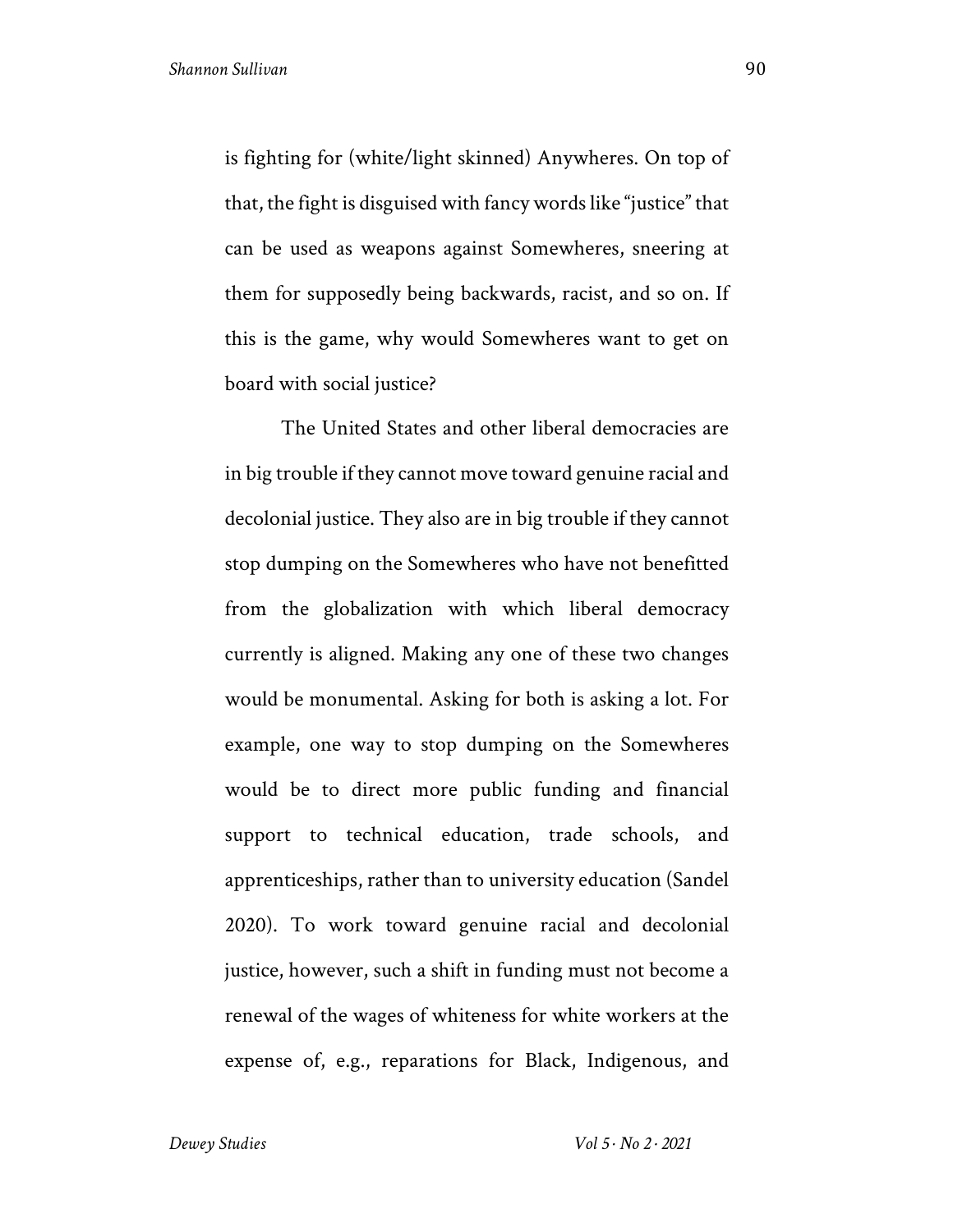former colonized peoples, as historically it almost always has been. Asking for a lot cannot be avoided, however, since the two changes are related. Both require dismantling the hierarchy of esteem and the toxic form of meritocracy that supports it. This means that the prospects for easing the crisis in liberal democracy are not good. It likely will advance to the next boiling point, and an important question is whether "we" will continue to fuel it.